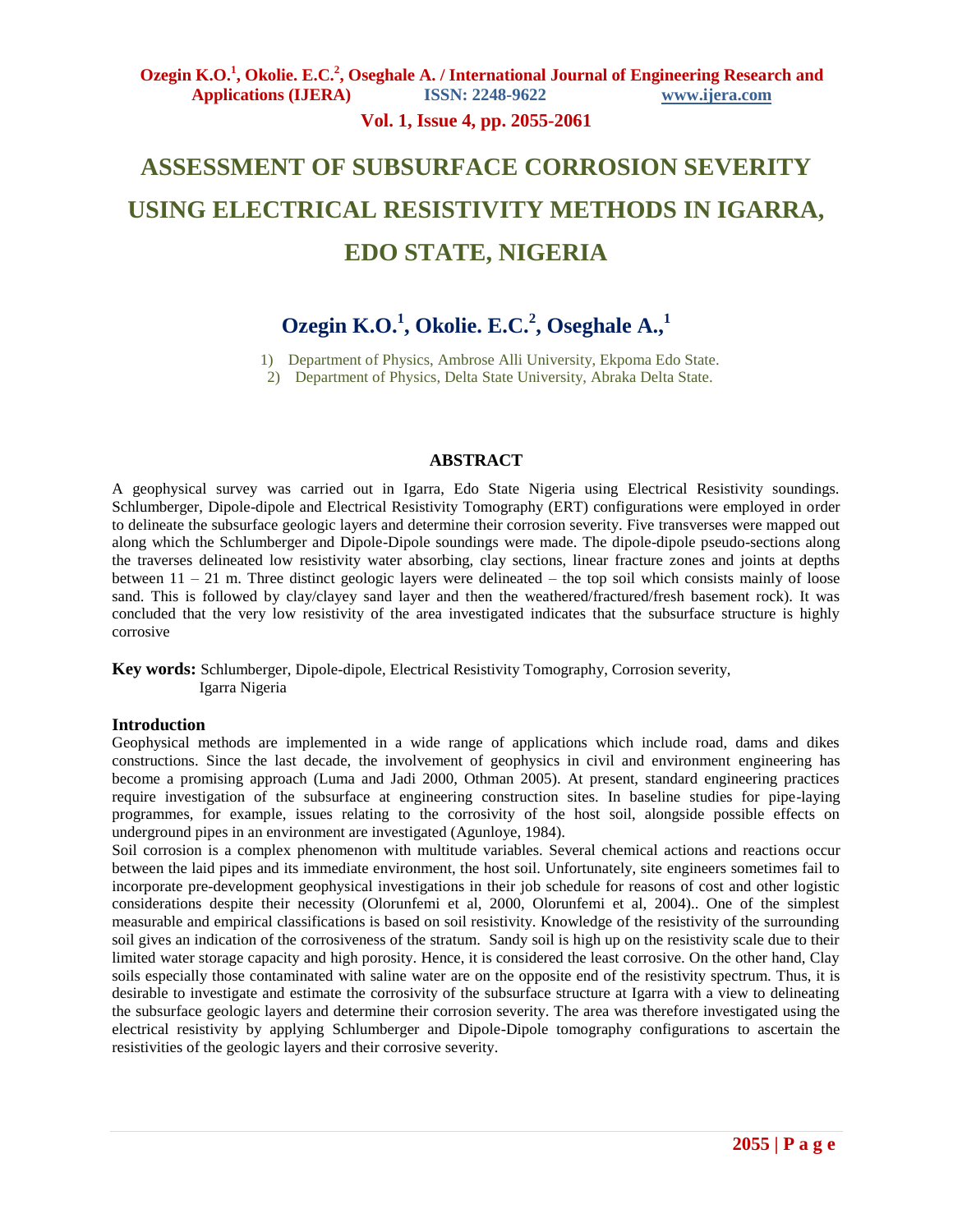### **Vol. 1, Issue 4, pp. 2055-2061**

#### **Location and Geological setting of Study Area**

The study area is located on  $7^017'0''$  N,  $6^06'0''$  E in Igarra, Southwestern Nigeria. It is bounded on the west by the Auchi-Ibillo road and on the South by Igarra comprehensive college road. The climate is predominantly the rainforest characterized by two seasons-the wet season (between May-October) and the dry season (between October-April); the mean annual rainfall is approximately 1250 mm with a temperature range of  $18^{\circ}$ C-33<sup>o</sup>C. The area is accessible by roads like the Auchi-Ibillo, Okpe and Onwa roads respectively and is within the zone linking the Southwest to the Northwest of Nigeria (Fig 1). The topography is generally undulating with the highlands of granitic origin located east of the area. Geologically, the area is underlain by rocks of the Precambrian Basement Complex. Prominent among these are Syn-to-late tectonic porphyritic biotite, Low-grade meta-sediments, Migmatites, granites, quartzite and marble/limestone complex with depressions.



Figure 1: Geological map of Nigeria showing the study area, Igarra

#### **Materials and Method**

Five traverses were established for the purpose of the investigation with an inter-traverse separation of 60 m. The investigation was done in the S-N direction. The study involved the application of two separate electrical resistivity techniques. - the Schlumberger vertical electrical sounding (VES) with station separation of 25m and the Dipole-Dipole tomography which utilized an electrode spacing of 10 m along the five traverses. The resistivity survey techniques involve the passage of current into the ground by means of two current electrodes while the potential difference is measured using a second pair of potential electrodes (Figures 2 and 3).

The Schlumberger VES investigation measures the changes in formation resistivity with depth. It requires that current electrodes spacing, AB is increased after every reading while potential electrodes spacing, MN is kept constant for most readings but increased when necessary using the control  $AB/2 > MN/2$  (Figure 2) (Okolie, 2010). The Schlumberger array was sounded using the terrameter from which apparent resistivity data of the subsurface under investigation were obtained with varying current electrode separations along each traverse at selected stations. The obtained apparent resistivity data were plotted against half current electrode spacing on a three decade bi-log graph and presented as sounding curves. The curves were then interpreted qualitatively by visual inspection and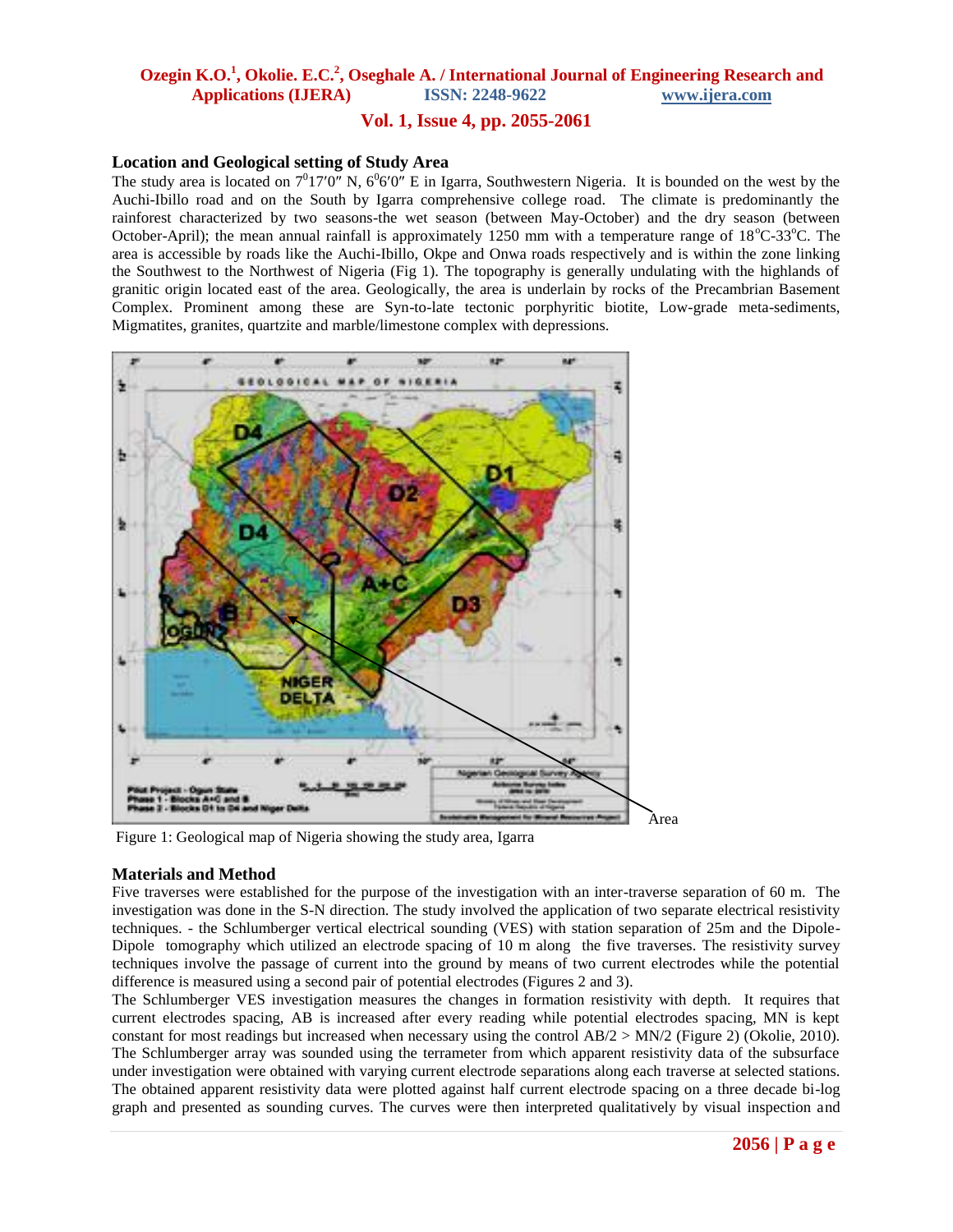### **Vol. 1, Issue 4, pp. 2055-2061**

quantitatively by partial curve matching and modeled using computer iteration with the aid of Win-RESIST version 1.0 computer software to generate depth strata for analysis.

The apparent resistivity ( $\ell_a$ ) is obtained from Schlumberger VES configurations with the equation

$$
\ell_a = \frac{RL^2}{2l} \tag{1}
$$

Where

 $\ell_a$  = the apparent resistivity (ohm-m)

 $R =$  the ground resistance (ohm)

L  $\left(=A \frac{B}{2}\right)$  is half the current – current electrode separation (m).

 $l =$  is half the potential – potential electrode spacing  $(m)$ 

 and  $\pi$  = a constant  $\left(\frac{22}{7}\right)$ 22



Fig. 2: Schlumberger array Electrode spacing for  $^{AB}/_2 \ge 5^{MN}/_2$ 

Where"2L" is the current electrodes separation and, "2l" is the potential electrodes separation

The Dipole-Dipole tomography configuration has four electrodes but its array requires that potential electrodes,  $P_1P_2$ are close and on one side while the current electrodes  $C_1$ ,  $C_2$  are close to each other and on the other side with each pair having a constant mutual separation "a". Moreover, the separation between the electrodes is an integer multiple of "a" (Figure 3). This implies that if the distance between the two nearest potential-current electrodes is relatively large (na>>a) in the Dipole – Dipole array, each pair closest electrodes is treated as an electric dipole so that the apparent resistivity becomes

$$
\ell_a = \pi Ran (n+1)(n+2) \dots 2
$$
\nWhere\n
$$
R = \text{ground resistance}
$$
\nand\n
$$
n = \text{integer multiple } 1 < n > 5
$$
\n
$$
\text{Current} \left( \bigcup_{\text{ellactrode}} \bigcup_{\text{ellactrode}} \bigcup_{\text{ellactrode}} \bigcup_{\text{ellactrode}} \bigcup_{\text{ellactrode}} \bigcup_{\text{ellactrode}} \bigcup_{\text{ellactrode}} \bigcup_{\text{ellactrode}} \bigcap_{\text{ellotrode}} \bigcap_{\text{ellotrode}} \bigcap_{\text{ellotrode}} \bigcap_{\text{ellotrode}} \bigcap_{\text{ellotrode}} \bigcap_{\text{ellotrode}} \bigcap_{\text{ellotrode}} \bigcap_{\text{ellotrode}} \bigcap_{\text{ellotrode}} \bigcap_{\text{ellotrode}} \bigcap_{\text{ellotrode}} \bigcap_{\text{ellotrode}} \bigcap_{\text{ellotrode}} \bigcap_{\text{ellotrode}} \bigcap_{\text{ellotrode}} \bigcap_{\text{ellotrode}} \bigcap_{\text{ellotrode}} \bigcap_{\text{ellotrode}} \bigcap_{\text{ellotrode}} \bigcap_{\text{ellotrode}} \bigcap_{\text{ellotrode}} \bigcap_{\text{ellotrode}} \bigcap_{\text{ellotrode}} \bigcap_{\text{ellotrode}} \bigcap_{\text{ellotrode}} \bigcap_{\text{ellotrode}} \bigcap_{\text{ellotrode}} \bigcap_{\text{ellotrode}} \bigcap_{\text{ellotrode}} \bigcap_{\text{ellotrode}} \bigcap_{\text{ellotrode}} \bigcap_{\text{ellotrode}} \bigcap_{\text{ellotrode}} \bigcap_{\text{ellotrode}} \bigcap_{\text{ellotrode}} \bigcap_{\text{ellotrode}} \bigcap_{\text{ellotrode}} \bigcap_{\text{ellotrode}} \bigcap_{\text{ellotrode}} \bigcap_{\text{ellotrode}} \bigcap_{\text{ellotrode}} \bigcap_{\text{ellotrode}} \bigcap_{\text{ellotrode}} \bigcap_{\text{ellotrode}} \bigcap_{\text{ellotrode}} \bigcap_{\text{ellotrode}} \bigcap_{\text{ellotrode}} \bigcap_{\text{ellotrode}} \
$$

Figure 3: Dipole – Dipole configuration with  $(na \ge a)$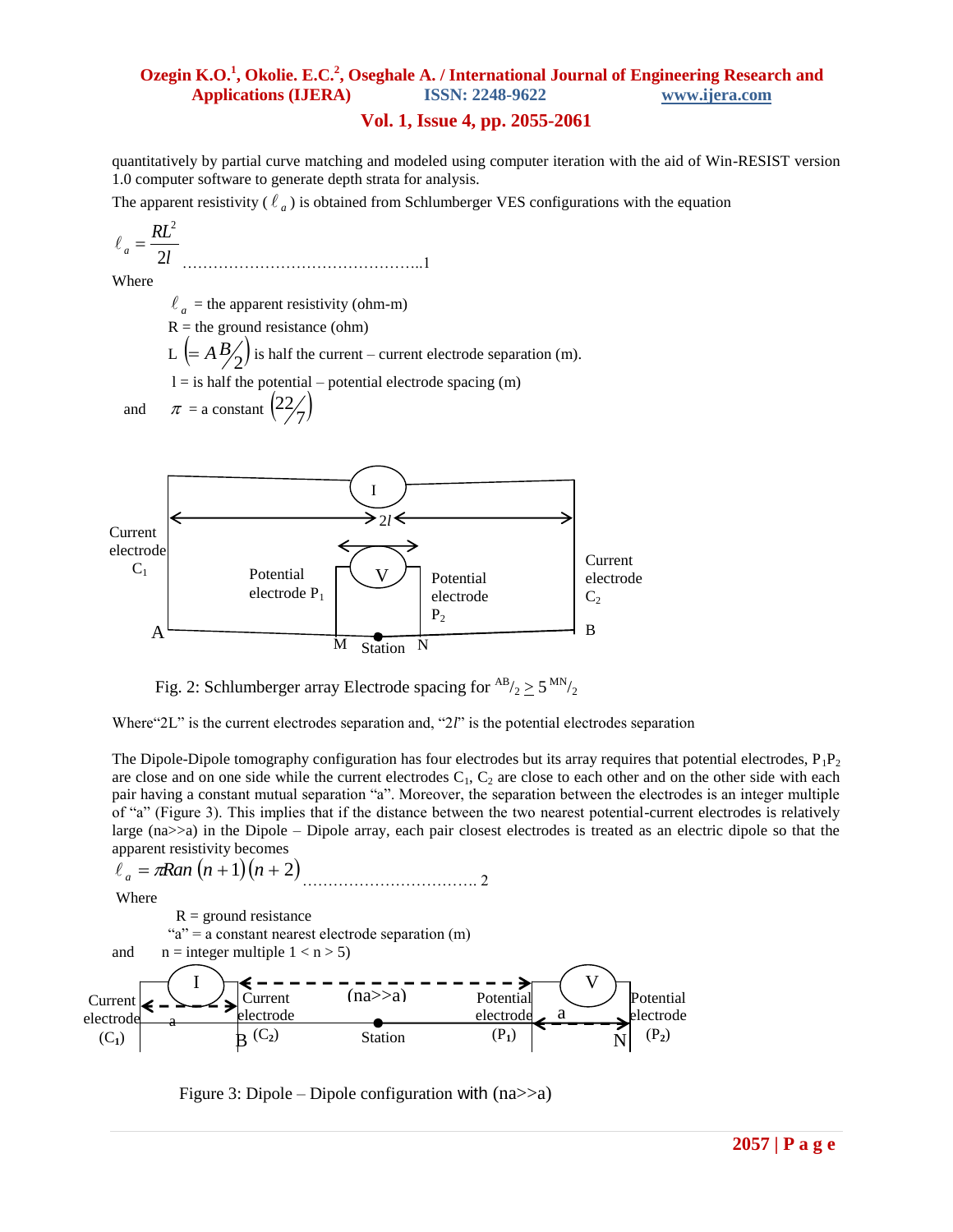### **Vol. 1, Issue 4, pp. 2055-2061**

The vertical electrical sounding (VES) Electrical resistivity tomography (ERT) investigations were executed using multi-electrodes along the traverses as a combined sounding-profiling survey. The array has implicit system advantage of electromagnetic coupling which effectively reduces system noise since the current and potential cables are well separated from each other (Sharma, 1997). The set of data obtained from the apparent resistivity profiling were inverted for true subsurface resistivity using 2-D and 3-D inversion algorithms. The resulting estimated models were analyzed, interpreted accordingly using the DIPROfWIN version 4.0 inversion software from which 2D resistivity pseudo-sections were generated (Figure 5).

#### **Results and Discussion:**

The Results and discussion were also treated in two parts.

(a) With the Schlumberger configuration three geologic layers having subsurface resistivity distribution of 12.3 – 5628.5 ohm-m across the traverses were delineated.

Transverse 1 has distinct three geologic layers. The topsoil consists of sand/clayey sand with resistivities and thicknesses ranging from  $178.4 - 821.5$  ohm-m and  $0.5 - 1.0$  m respectively. The second layer consists of clay and sandy clay/clayey sand indicating the presence of a high amount of water and having resistivities and thicknesses in the range of  $14.4 - 74.9$  Ohm-m and  $1.6 - 6.1$  m respectively. Its third layer consists of weathered/fractured basement having resistivities in the range of 492.5 – 2307.5 ohm-m from a depth of about 10.0 m to far depth.

Transverse 3 has topsoil consisting of sand/clayey sand with resistivities and thicknesses in the range of 17.6 – 348.5 Ohm-m and 0.5 – 5.1 m respectively; Its second layer consists of clay with resistivities and thicknesses in the range of 9.5 – 29.3 Ohm-m and  $1 - 3.6$  m respectively; Here there is a visible metaconglomerate outcrop of the second layer through the first layer. The third layer consists of weathered/fractured basement with resistivities ranging from 171.5 – 5628.2 Ohm-m from a debt of about 9.0 m to far depth.

Transverse 5 has topsoil consisting of sand/clayey sand with resistivities and thicknesses in the range of 130.3 – 451.6 Ohm-m and 0.6 – 1.2 m respectively. The second layer consists of clay/sandy clay with resistivities and thicknesses in the range of  $12.3 - 64.9$ ohm – m and  $1 - 12.1$ m respectively; the third layer consists of weathered/fractured basement with resistivities in the range of 182.3 – 2316.8 Ohm-m from about 13 m to infinite thickness (Figure 4).

(b) Electrical Resistivitity Thermographic Pseudo-sections

The 2-D resistivity structure sections obtained from 2-D inversion of ERT data acquired along traverses  $1 - 5$  are shown in figure 5(a-c).

The 2-D resistivity section along traverse 1 shows a high resistivity  $(>100, < 200$  ohm-m) zone between station 1-6 (10-35 m), to a depth of 3.3m below the surface and a high resistivity (>200 ohm-m) zone extending from 3.3m to an infinite depth below the surface. The low resistivity ( $<$  60 ohm-m) zone lies between stations  $6 - 11$  (35 m – 60) m) with very low resistivity between stations  $6 - 8 (35 - 45 \text{ m})$  extending to infinite depth below the surface.

Traverse 3 has low resistivity (<35 ohm-m) zone between stations  $1 - 2$  (10-15 m) reaching a depth of 3.5 m from the surface and between station  $4 - 14$  (25-75m) reaching depths ranging from  $3 - 8$ m below surface; a relatively high resistivity  $(43.4 - 161$ ohm-m) zone can be found between station  $2 - 4$  (15-25 m) reaching depths ranging from 6-8m below the surface and between stations  $4 -17(25 - 90)$  m with depth ranging between 3 -10m except between station  $6.5 - 8$  ( $38 - 45$  m) where the depth extends to 20m below the surface. A highly resistive  $(>200$ ohm-m) zone can be found from depths (between  $8 - 10$  m) to infinity.

Traverse 5 has low resistivity (<40ohm-m) zone between station 5.5-17 (33-90 m) with depth ranging from 2 -10 m below the surface a relatively high resistivity (40-100 Ohm-m) zone surround the low resistivity layer from depth of 2-21 m below the surface; except between station 1-5(10-30 m) where it is exposed. A highly resistive ( $>$ 204.7 Ohm-m) zone lies between station 1 – 6 (10 – 35 m) and between station 8.5 – 16 (47 – 85 m) with depth ranging from between  $6 - 12$  m, to infinity below the surface.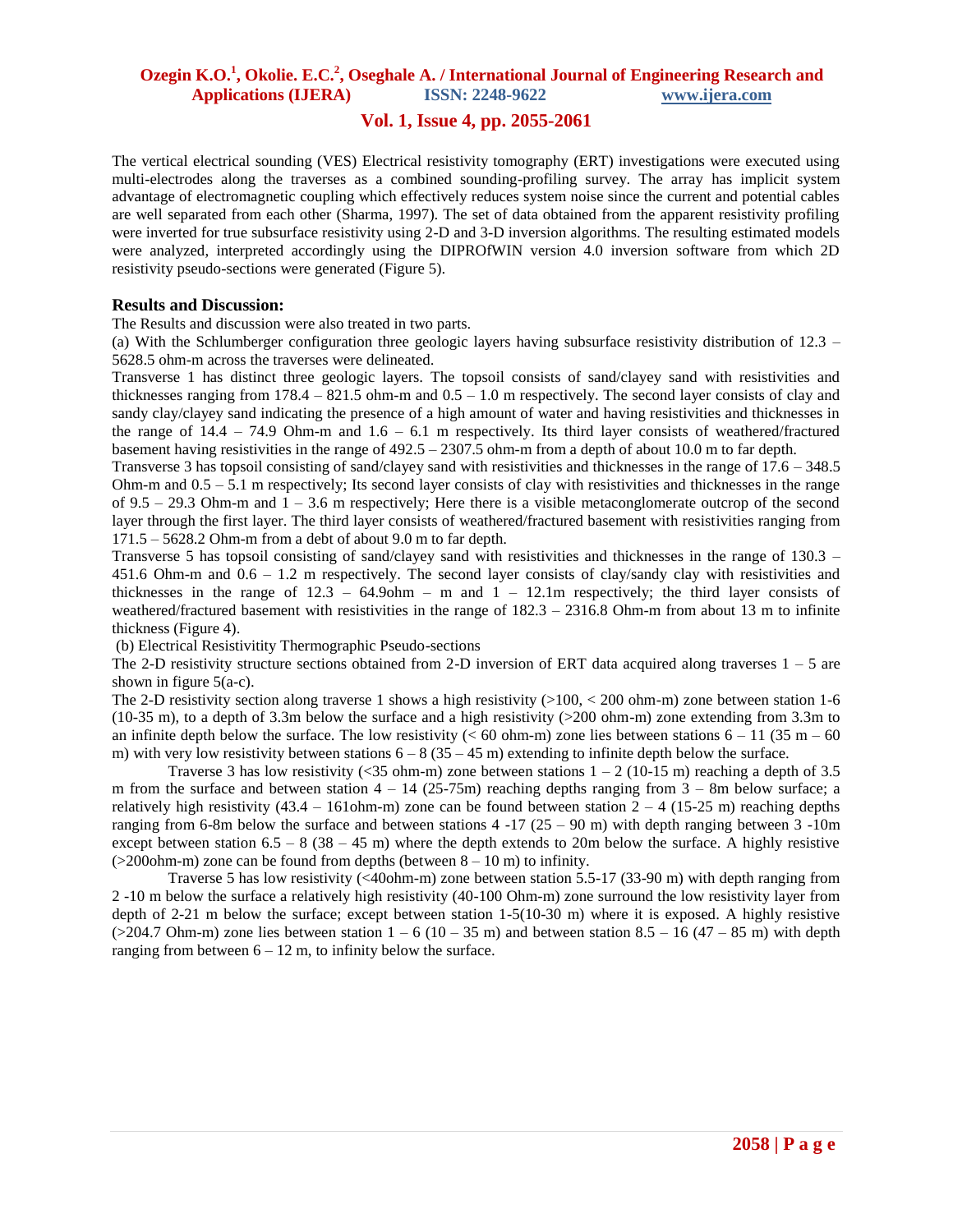#### **Vol. 1, Issue 4, pp. 2055-2061**



Figure 4: Geoelectric section along Traverses 1, 3 & 5 in an  $S - N$  Direction.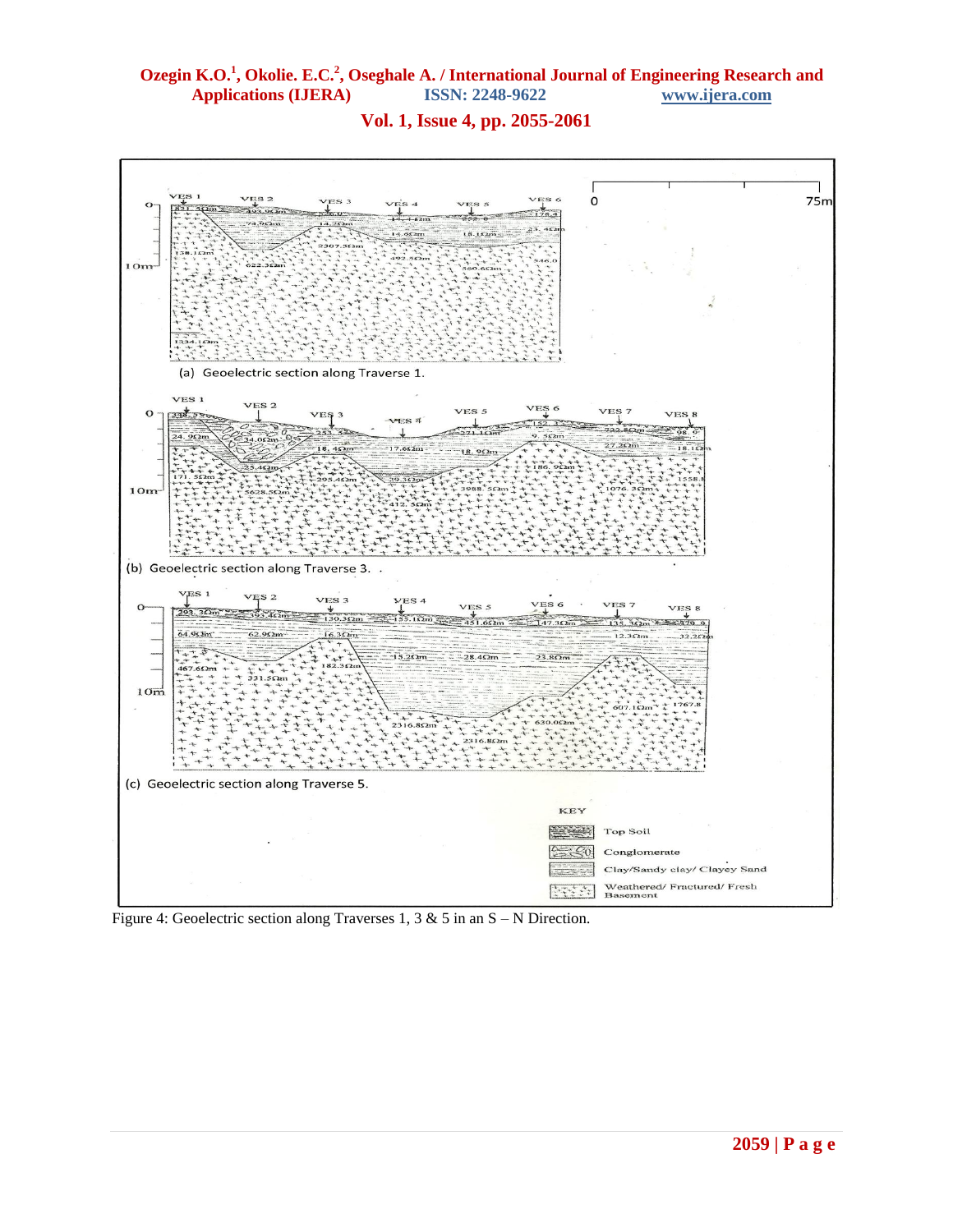### **Vol. 1, Issue 4, pp. 2055-2061**



## **TRAVESE 1 (2-D Resistivity Structure)**

*a)*

## **TRAVERSE 3 (2-D Resistivity Structure)**



**b)**

# TRAVERSE 5 (2-D Resistivity Structure)



Figure 5: 2-D resistivity pseudo-sections along the traverses 1, 3 & 5.